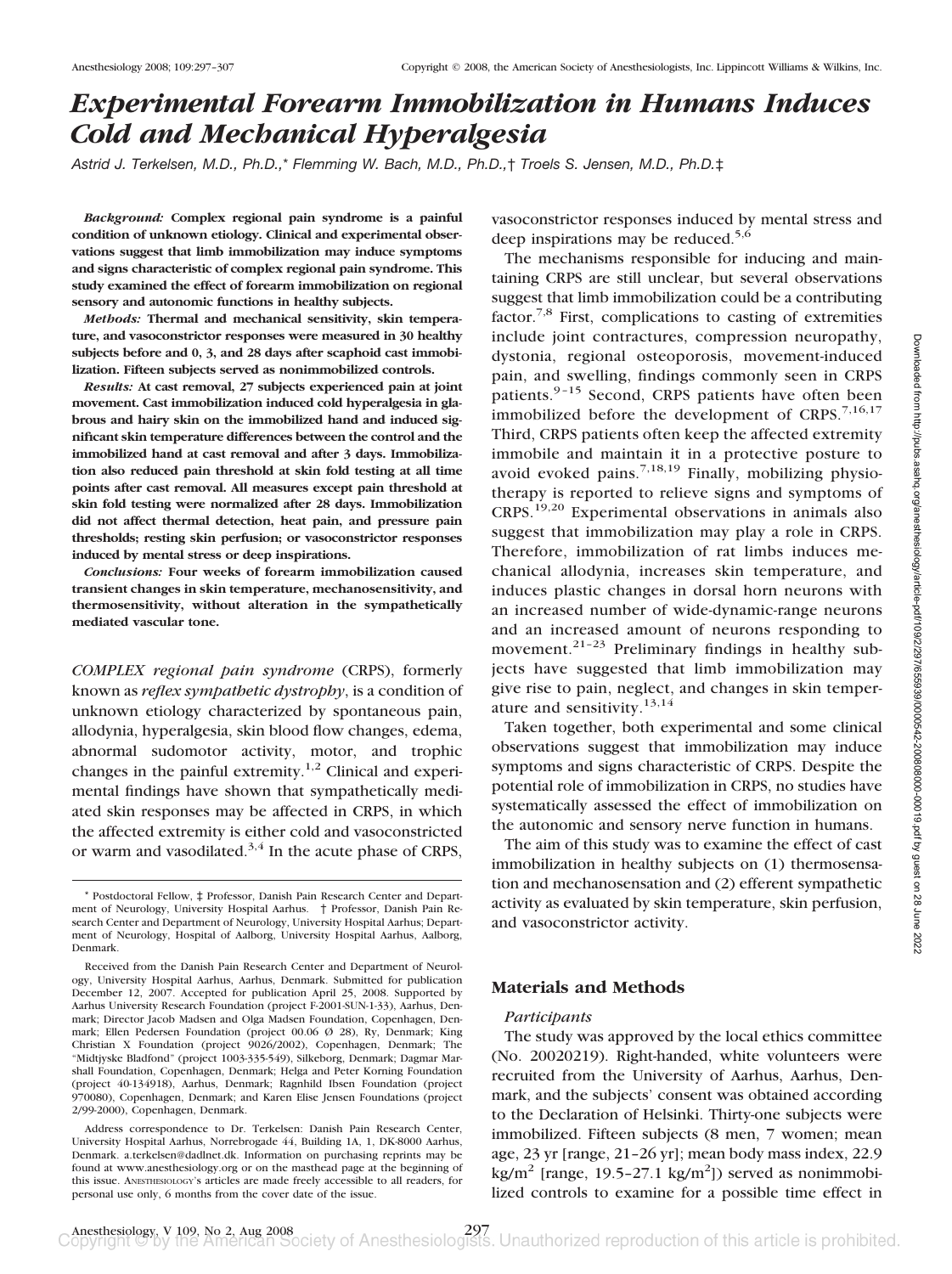thermal and mechanical sensory measures at repetitive testing. One subject was excluded 14 days after cast application because of repetitive damage to the cast. The remaining 30 volunteers (15 men, 15 women; mean age, 23 yr [range, 18–27 yr]; mean body mass index, 22.6 kg/m<sup>2</sup> [range, 19.4-29.2 kg/m<sup>2</sup>]) completed the immobilization. Volunteers were considered healthy based on medical history, physical examination, arterial blood pressure less than 140/90 mmHg, and a normal 12-lead electrocardiogram.

To minimize external autonomic influences, subjects consumed a light meal not later than 2 h before the experimental sessions, emptied their bladders before the test, and were supine and not allowed to talk during testing. They refrained from smoking, alcohol, and coffee for the last 12 h and from excessive physical activity and medicine for the last 24 h before the experimental sessions. Examinations were performed by the same technician in a quiet room with a mean temperature of 23.1°C (range, 22.7–24.2°C).

#### *Forearm Immobilization*

The left forearm was immobilized in a circular scaphoid cast (Cellona Plaster of Paris Bandages; Lohmann, Neuwied, Germany) for 4 weeks, with the wrist kept in 30° extension. The cast extended from the interphalangeal joint of the thumb and the metacarpophalangeal joints of digits 2–5 distally to 2.5 cm below the elbow proximally, thereby allowing full flexions of the metacarpophalangeal joints. The cast was checked at day 1 and then on a weekly basis and was changed in six subjects because of looseness and in one subject because of pressure pain. During cast replacement, the extremity was kept immobile in the same position.

## *Active Range of Movement and Movement-induced Pain*

At baseline and 0, 3, and 28 days after cast removal, active range of movement of joints from the elbow and distally was measured with a plastic 180° pocket goniometer measuring joint angles in steps of 5°. Movementinduced pain (yes/no) was reported for each joint. Subjects also reported duration of movement-induced pain 3 and 28 days after cast removal.

#### *Thermal and Mechanical Sensory Testing*

Thermal quantitative sensory testing (QST) was performed using a computerized thermal tester (TSA-2001; Medoc, Ramat Yishai, Israel) with a Peltier device of 32  $\times$  32 mm. Baseline temperature was set at 30°C. The stimulus intensity gradually increased until the subjects pressed a response button at a specific thermal sensation. This returned the stimulus intensity to baseline and recorded the temperature at which the subject responded.<sup>24</sup> Warm and cold detection thresholds were defined as the smallest change from baseline temperature (warm

or cold) that the participant could feel. Heat and cold pain thresholds were defined as the lowest and highest perceived painful temperature, respectively. For detection and pain thresholds, a stimulus change rate of 1°C/s and stimulus return rates of 3°C/s and 10°C/s were used, respectively. Thermal thresholds were calculated as an average of three stimuli. Thermal QST was performed on the dorsum of the hand between the first and second metacarpals (hairy skin) and on the radial palm in the area from the metacarpophalangeal joint of the index finger distal to the thenar eminence proximally (glabrous skin).

Mechanical QST was performed with a pressure algometer (Somedic AB, Hörby, Sweden) consisting of a pistol grip and a circular  $1$ -cm<sup>2</sup> rod with a pressuresensitive strain gauge at the tip. The rod tip is flat and covered with 2 mm of rubber to avoid painful skin stimuli due to sharp metal edges and securing a preferential activation of deep afferents.<sup>25,26</sup> A scale indicating the rate of pressure force increase enabled the examiner to keep a fairly constant pressure increase of 30 kPa/s. The subject indicated the pain threshold by pressing a button. During testing, the palm of the hand rested on a wooden tabletop. For joint pain threshold testing, the rod was pressed perpendicularly against the skin above the proximal interphalangeal joint of the middle finger. For skin fold testing, a skin fold area of 1  $\text{cm}^2$  between the thumb and the index finger was squeezed. Mechanical thresholds were calculated as an average of three stimuli.

#### *Skin Temperature and Skin Perfusion*

Skin temperature measurements were performed with a contact thermometer (accuracy,  $\pm 0.1^{\circ}$ C; Omega HH42; Omega Engineering Inc., Stamford, CT) in the first 15 volunteers. Because of a long response time before reaching steady state skin temperature, an infrared thermometer (resolution, 0.1°C; Omega OS91) was used in the last 15 subjects. All measurements at all four data collection points were performed with the same thermometer for the 15 patients. Single measurements were performed on the hand at different sites (fig. 1).

Skin blood flow and temperature on the pulp (central volar part of phalanx distalis) of the thumb were continuously (1 Hz) measured with a laser Doppler perfusion monitor (DRT4; Moor Instruments Limited, Axminster, Devon, United Kingdom) with combined optic/temperature probes. Thermometer accuracy was 0.2°C. The skin was cleaned with alcohol, and the probes were placed in light contact with the skin. Fingers were kept immobile and unheated during measurement to assess skin perfusion during physiologic conditions.

To quantify sympathetically mediated vasoconstrictor responses, tonic (mental stress) and phasic (deep inspirations) vasoconstriction was induced while measuring cutaneous blood flow on the pulps of the thumbs. Mental arithmetic stress was induced by a paced auditory serial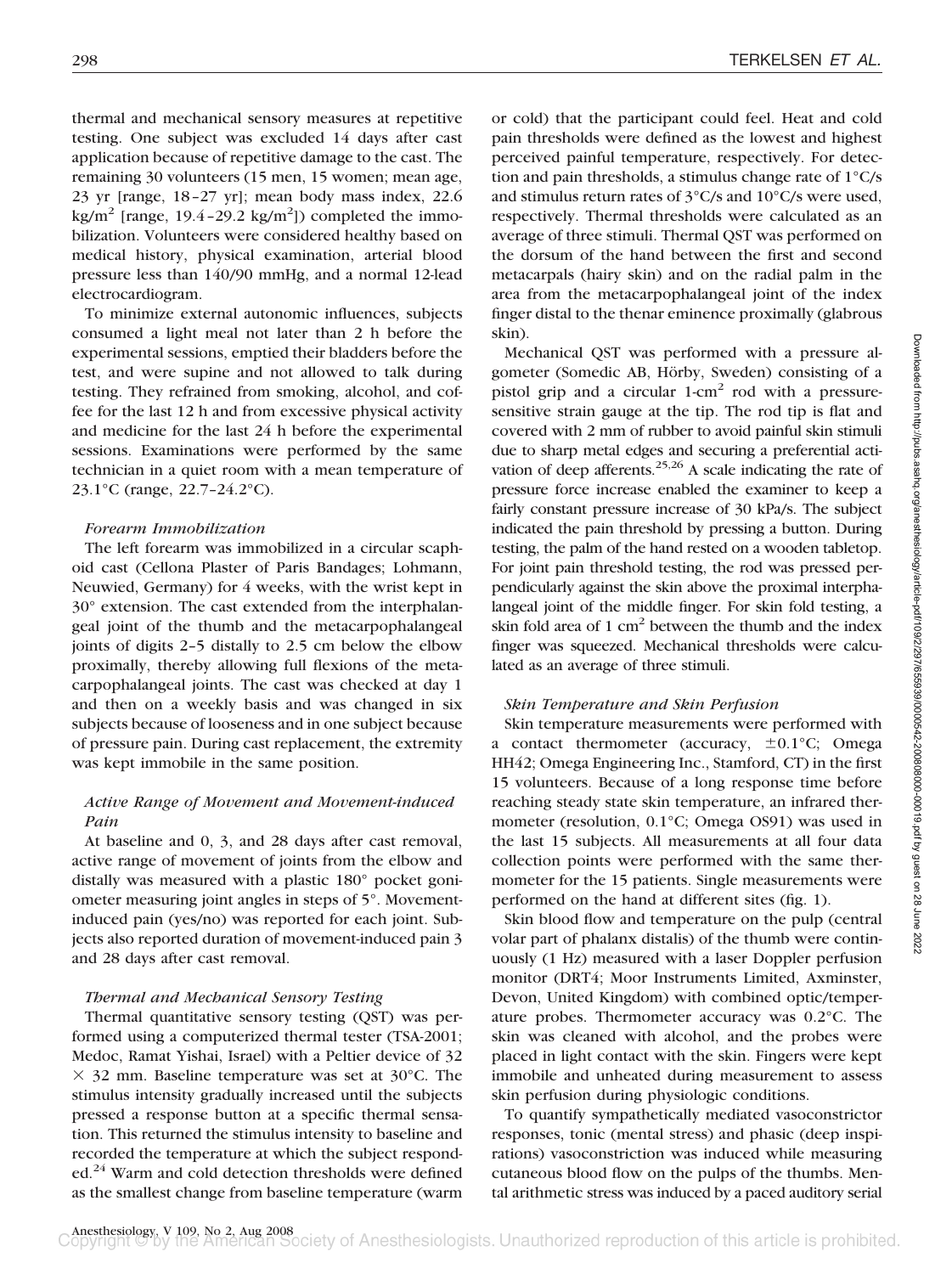Cast

14 15 21 28 35

3

45

70

42

**A**

Day:

Experiment

 $\theta$ 7



**Fig. 1. Experimental setup. In the control subjects, thermal and mechanical testing was performed on both hands on 4 consecutive days with the same time intervals as the immobilized subjects (days 7, 42, 45, and 70). Immobilized subjects were included for periods of 70 days and participated in 10 sessions as illustrated in** *A***: day 0 (inclusion); day 7 (experiment 1, baseline); day 14 (cast application); days 15, 21, 28, and 35 (control of cast); day 42 (experiment 2, cast removal); day 45 (experiment 3, 3 days after cast removal); and day 70 (experiment 4, 28 days after cast removal). On experimental days 1–4, sensory (***B***) and autonomic (***C***) tests were performed at different sites on the hands: Thermal testing was performed in hairy and glabrous skin. Skin fold testing was performed on the skin fold between the thumb and the index finger, and joint pressure was performed on the proximal interphalangeal joint of the middle finger (***B***). Single skin temperature measurements () were performed on the pulp of each finger (sympathetic tone), the radial part of the proximal palmar crease (median nerve innervation territory, glabrous skin), the hypothenar (ulnar nerve innervation territory, glabrous skin), the central part of dorsum of the hand, and the dorsum hand between the first and second metacarpals (radial nerve innervation territory,** hairy skin). Skin perfusion and skin temperature (O) were mea**sured on the pulp of the thumb during rest, mental stress, and deep inspirations (***C***).**

addition task (PASAT) as described previously.<sup>27,28</sup> During deep inspirations, subjects were asked to breathe deeply (high tidal volume), at a low frequency  $(5 \text{ min}^{-1})$ , and with an inspiration:expiration ratio of 1:3. Vasoconstrictor responses during PASAT and deep inspirations were calculated as mean perfusion during PASAT/5 min baseline perfusion and (mean of minimal perfusion during inspirations 2 to 4)/5 min baseline perfusion, respectively.

## *Heart Rate Variability*

In a continuous 5-min electrocardiographic record sampled at 1,000 Hz (lead II), QRS complexes were inspected visually to exclude ectopic beats, artifacts, and missed beats.<sup>29</sup> Heart rate variability was estimated as previously described<sup>28</sup> and was expressed in the time domain as the mean time between consecutive normal R waves in the QRS complexes and the SD of all normal RR intervals (time duration between two consecutive R waves of the electrocardiogram).<sup>29</sup> To determine whether PASAT effectively stressed the subjects, power spectral analyses were performed.29–32 High-frequency power (0.15–0.4 Hz) is considered an index of pure cardiac vagal activity.<sup>31,33,34</sup> Low-frequency power  $(0.04 - 0.15 \text{ Hz})$  is a baroreflex-mediated response affected by both sympathetic and parasympathetic activity.<sup>32,33</sup>

## *Experimental Setup*

Immobilized volunteers were included for 70 days and participated in 10 sessions and 4 experiments (fig. 1A). On day 0 (inclusion), subjects were informed orally and in writing and went through all the procedures. On day 7 (experiment 1), baseline measures were obtained. The cast was applied on day 14 and was checked after 1 day and on a weekly basis (days 15, 21, 28, and 35). On day 42 (experiment 2), the cast was removed after 4 weeks of application, and postcondition measures were obtained. All tests were repeated 3 days (experiment 3, day 45) and 28 days (experiment 4, day 70) after cast removal.

In the 15 control subjects, thermal and mechanical testing was performed on both hands on 4 consecutive days with the same time intervals as the immobilized subjects (days 7, 42, 45, and 70).

All measurements were performed on the right and the left hands, selected randomly. Tests were performed in the same succession: joint pressure; skin fold testing; 30-min rest in supine position with forearms and hands uncovered; skin temperature measurements; skin temperature, perfusion, and heart rate measured during 5 min of rest, during mental stress, and during deep inspiration; and thermal QST (figs. 1B and C).

#### *Statistical Analysis*

For each group, measurements were summarized by computing arithmetic mean and SD for each hand on experimental days 1–4. To accommodate the assumptions of normal distributions, the vasoconstrictor responses were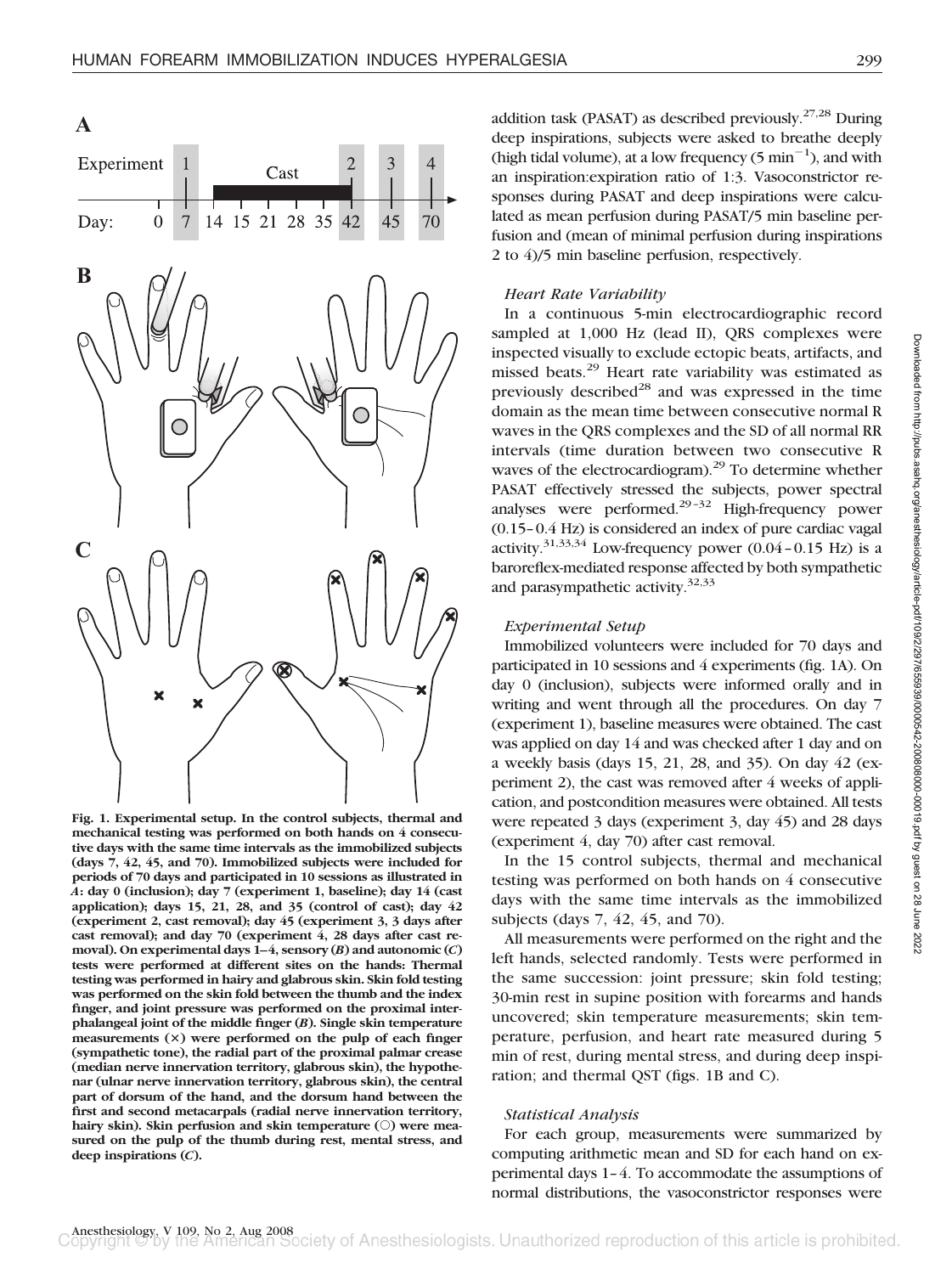|  |  | Table 1. Cold and Warm Detection Thresholds Measured on Glabrous and Hairy Skin of the Hands |  |  |  |  |  |
|--|--|----------------------------------------------------------------------------------------------|--|--|--|--|--|
|  |  |                                                                                              |  |  |  |  |  |

|                                                                 | <b>Baseline</b> | Cast Removal            | 3 Days After Cast         | 28 Days After Cast      |
|-----------------------------------------------------------------|-----------------|-------------------------|---------------------------|-------------------------|
| Cold detection threshold, glabrous skin, $P = 0.49$             |                 |                         |                           |                         |
| $n = 30$                                                        |                 |                         |                           |                         |
| L hand (cast)                                                   | 28.6(0.6)       | 28.7(0.9)               | 28.8(0.6)                 | 28.8(0.6)               |
| R hand                                                          | 28.6(0.6)       | 28.3(1.0)               | 28.6(0.6)                 | 28.5(0.6)               |
| $n = 15$                                                        |                 |                         |                           |                         |
| L hand (control)                                                | 28.7(0.5)       | 28.7(0.6)               | 28.8(0.5)                 | 28.5(0.7)               |
| R hand (control)                                                | 28.6(0.7)       | 28.7(0.6)               | 28.6(0.5)                 | 28.3(0.7)               |
| Cast effect                                                     |                 | $P = 0.27$              | $P = 0.50$                | $P = 0.43$              |
|                                                                 |                 | $0.4$ [-0.4 to 1.2]     | $0.2$ [-0.3 to 0.6]       | 0.2 $[-0.3$ to 0.7]     |
| Cold detection threshold, hairy skin, $P = 0.57$<br>$n = 30$    |                 |                         |                           |                         |
| L hand (cast)                                                   | 28.9(0.5)       | 28.8(1.0)               | 28.9(0.8)                 | 29.0(0.5)               |
| R hand                                                          | 28.9(0.7)       | 28.8(0.8)               | 28.9(0.6)                 | 29.0(0.5)               |
| $n = 15$                                                        |                 |                         |                           |                         |
| L hand (control)                                                | 29.0(0.5)       | 28.9(0.9)               | 28.9(0.8)                 | 28.6(0.8)               |
| R hand (control)                                                | 28.8(0.6)       | 28.9(0.7)               | 28.9(0.6)                 | 28.7(0.7)               |
| Cast effect                                                     |                 | $P = 0.27$              | $P = 0.33$                | $P = 0.13$              |
|                                                                 |                 | $0.2$ [-0.2 to 0.7]     | $0.2$ [-0.3 to 0.7]       | $0.3$ [-0.1 to 0.7]     |
| Warm detection threshold, glabrous skin, $P = 0.59$<br>$n = 30$ |                 |                         |                           |                         |
| L hand (cast)                                                   | 31.7(1.1)       | 31.7(0.8)               | 31.9(1.0)                 | 31.5(0.7)               |
| R hand                                                          | 31.7(0.7)       | 31.8(0.7)               | 31.6(0.7)                 | 31.8(0.8)               |
| $n = 15$                                                        |                 |                         |                           |                         |
| L hand (control)                                                | 32.0(0.9)       | 32.0(0.9)               | 32.3(1.4)                 | 32.4(1.3)               |
| R hand (control)                                                | 32.2(1.0)       | 31.9(1.4)               | 32.2(1.6)                 | 32.6(1.5)               |
| Cast effect                                                     |                 | $P = 0.33$              | $P = 0.95$                | $P = 0.32$              |
|                                                                 |                 | $-0.4$ [ $-1.1$ to 0.4] | $-0.02$ [ $-0.8$ to 0.8]  | $-0.4$ [ $-1.0$ to 0.4] |
| Warm detection threshold, hairy skin, $P = 0.97$<br>$n = 30$    |                 |                         |                           |                         |
| L hand (cast)                                                   | 31.9(1.1)       | 31.9(1.0)               | 31.8(1.0)                 | 31.8(1.0)               |
| R hand                                                          | 31.9(1.3)       | 31.8(1.3)               | 31.8(1.1)                 | 31.8(1.4)               |
| $n = 15$                                                        |                 |                         |                           |                         |
| L hand (control)                                                | 31.8(1.1)       | 32.1(1.3)               | 32.3(1.2)                 | 32.4(1.2)               |
| R hand (control)                                                | 31.7(0.9)       | 31.8(1.0)               | 32.2(1.4)                 | 32.2(1.2)               |
| Cast effect                                                     |                 | $P = 0.85$              | $P = 0.81$                | $P = 0.78$              |
|                                                                 |                 | $-0.1$ [ $-0.8$ to 0.7] | $0.1$ [ $-0.6$ to $0.8$ ] | $-0.1$ [ $-0.9$ to 0.7] |

Values are presented as arithmetic mean (SD). For each group, the mean changes in the differences between left and right hand from baseline to cast removal and to 3 and 28 days after cast removal are estimated, and the cast effect is the difference between these means (cast group - control group). The cast effects are reported with two-sided 95% confidence intervals. All values are in °C.

log transformed before analysis and summarized by geometric means and coefficients of variation.

For thermal and mechanical measures, the change in the differences between left and right hand from baseline to the three time points after cast removal was estimated. For each of the 3 days, the cast effect was defined as the difference between the average of this change in the cast group and the control group. The cast effects were reported with two-sided 95% confidence intervals. An overall assessment of the cast effect, *i.e.*, a comparison of the two patient groups on all 3 days, was obtained from a mixed analysis of variance.<sup>35</sup> This analysis included day, hand, and group, and their interactions, as fixed effects. The random effects were interindividual variation and three types of intraindividual variation (between hands, between days, and between hands by days). The cast effects were assessed against the random variation within groups defined by experimental day, hand, and group. The overall assessment was supplemented by a separate *t* test on each day to assess

the significance of the cast effect. Unequal variance *t* test was used in skin fold pain threshold.

To assess any time effect due to repetitive testing, right and left hand data in the control group and right hand data in the cast group and the control group were analyzed separately by a mixed analysis of variance similar to the one used for the main analyses, but omitting the factor group in the former situation and the factor hand in the latter situation. The same analysis was performed for the cast group alone to ensure that any significant effects were not due to changes in the control group.

For skin temperature and skin perfusion, the change in the differences between left and right hand from baseline to 0, 3, and 28 days after cast removal was estimated. A mixed analysis of variance with day, hand, and hand by day as fixed effects was used to simultaneously assess the average change on all three occasions against the random variation with groups defined by hand and day. On each experimental day, the average change in the left–right difference was assessed by a paired *t* test. Log-transformed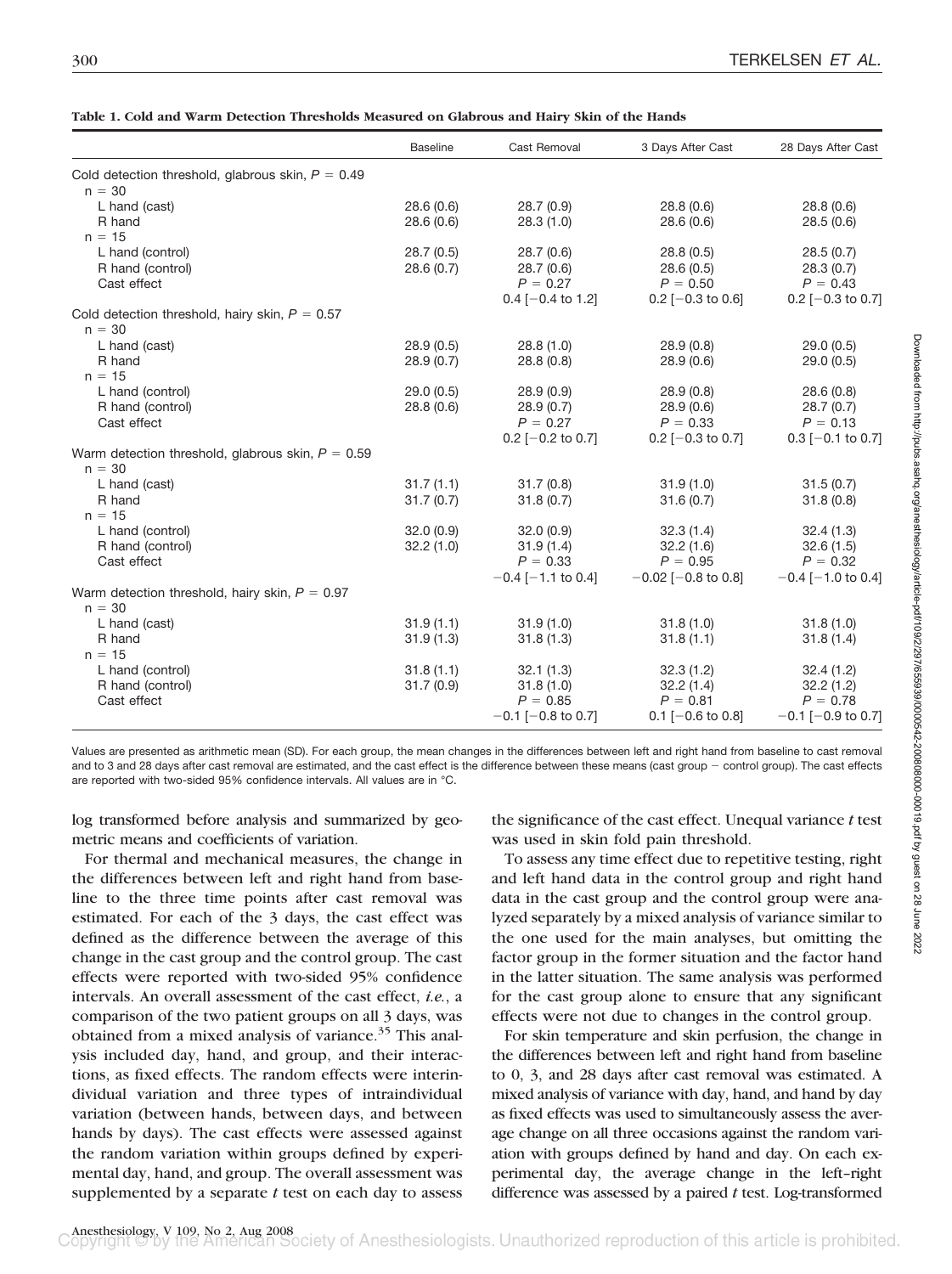|  |  | Table 2. Cold and Heat Pain Thresholds Measured on Glabrous and Hairv Skin of the Hands |  |  |  |  |  |
|--|--|-----------------------------------------------------------------------------------------|--|--|--|--|--|
|  |  |                                                                                         |  |  |  |  |  |

|                                                             | <b>Baseline</b>          | Cast Removal                                               | 3 Days After Cast                                                                              | 28 Days After Cast                                                |
|-------------------------------------------------------------|--------------------------|------------------------------------------------------------|------------------------------------------------------------------------------------------------|-------------------------------------------------------------------|
| Cold pain threshold, glabrous skin, $P = 0.005$<br>$n = 30$ |                          |                                                            |                                                                                                |                                                                   |
| L hand (cast)<br>R hand<br>$n = 15$                         | 13.9 (7.6)<br>12.9(7.5)  | 13.5 (8.2)<br>9.6(8.0)                                     | 13.1 (6.9)<br>9.7(7.4)                                                                         | 10.4(6.7)<br>9.0(7.6)                                             |
| L hand (control)<br>R hand (control)<br>Cast effect         | 16.9(8.0)<br>15.2 (8.6)  | 14.1 (8.7)<br>13.8 (7.3)<br>$P = 0.01$<br>4.4 [1.1 to 7.8] | 13.8(8.1)<br>12.9 (8.8)<br>$P = 0.049$<br>$3.2$ [0.01 to 6.3]                                  | 14.3(8.1)<br>12.8 (8.5)<br>$P = 0.63$<br>$0.6$ [-2.0 to 3.3]      |
| Cold pain threshold, hairy skin, $P < 0.001$<br>$n = 30$    |                          |                                                            |                                                                                                |                                                                   |
| L hand (cast)<br>R hand<br>$n = 15$                         | 15.0 (8.8)<br>14.7(8.5)  | 16.3 (9.4)<br>11.5(8.1)                                    | 13.1 (7.4)<br>9.4(7.4)                                                                         | 10.6(7.3)<br>9.2(7.3)                                             |
| L hand (control)<br>R hand (control)<br>Cast effect         | 17.8(9.0)<br>16.7(9.2)   | 14.8 (8.6)<br>7.8 [3.1 to 12.1]                            | 14.3 (8.5)<br>$16.7(8.9)$ $14.4(8.6)$<br>$P = 0.001$ $P = 0.02$<br>4.7 [0.9 to 8.4]            | 15.5(8.2)<br>14.2 (9.0)<br>$P = 0.51$<br>1.1 $[-2.1$ to 4.3       |
| Heat pain threshold, glabrous skin, $P = 0.28$<br>$n = 30$  |                          |                                                            |                                                                                                |                                                                   |
| L hand (cast)<br>R hand<br>$n = 15$                         | 43.6(4.0)<br>44.4 (3.5)  | 44.2 (3.8)<br>45.0 (3.9)                                   | 44.8 (2.5)<br>45.8 (3.2)                                                                       | 44.8 (3.0)<br>45.8(3.3)                                           |
| L hand (control)<br>R hand (control)<br>Cast effect         | 43.6 (4.9)<br>43.5 (4.8) | 44.3 (4.1)<br>43.0 (4.5)<br>$P = 0.15$                     | 45.0 (4.0)<br>$44.7(4.3)$<br>$P = 0.45$<br>$-1.3$ [-3.1 to 0.5] $-0.7$ [-2.5 to 1.1]           | 44.5 (4.1)<br>44.8(4.4)<br>$P = 0.92$<br>$0.1$ [-1.7 to 1.9]      |
| Heat pain threshold, hairy skin, $P = 0.16$<br>$n = 30$     |                          |                                                            |                                                                                                |                                                                   |
| L hand (cast)<br>R hand<br>$n = 15$                         | 41.8(3.5)<br>42.1(3.5)   | 42.2 (3.9)<br>44.0 (3.0)                                   | 42.9 (2.9)<br>44.7 (2.4)                                                                       | 44.2(3.1)<br>45.1(2.4)                                            |
| L hand (control)<br>R hand (control)<br>Cast effect         | 41.8 (4.2)<br>42.0 (4.4) | 42.5 (4.0)<br>$P = 0.11$                                   | 43.2 (4.0)<br>42.6 (4.3) 44.2 (3.9)<br>$P = 0.35$<br>$-1.6$ [-3.6 to 0.4] $-0.8$ [-2.5 to 0.9] | 43.4 (4.5)<br>44.1 (4.2)<br>$P = 0.93$<br>$-0.1$ [ $-1.5$ to 1.3] |

Values are presented as arithmetic mean (SD). For each group, the mean changes in the differences between left and right hand from baseline to cast removal and to 3 and 28 days after cast removal are estimated, and the cast effect is the difference between these means (cast group - control group). The cast effects are reported with two-sided 95% confidence intervals. All values are in °C.

data were back transformed to the original scale and reported as a ratio (left hand relative to right hand).

All statistical tests were two-sided, and the level of significance was 5%. Stata 9 (StataCorp. 2005, Stata Statistical Software: Release 9; StataCorp LP, College Station, TX) was used for the basic statistical calculations. GENSTAT version 7 (VSNi, Hemel Hempstead, United Kingdom) was used for the mixed model analyses.

# **Results**

## *Movement-induced Pain and Increased Hair Growth*

No subjects had spontaneous pain on cast removal. However, 27 subjects experienced movement-induced pain on dorsal/palmar flexion of the hand ( $n = 24$ ; mean duration, 6.4 days; range, 1–14 days), ulnar–radial deviation of the hand ( $n = 10$ ; mean duration, 6.3 days; range, 1–11 days), movement of carpometacarpal and metacarpophalangeal joints of the thumb ( $n = 11$ ; mean duration, 4.8 days; range, 1–9 days), or elbow flexion (n  $= 8$ ; mean duration, 2.1 days; range, 1-9 days). In three subjects, increased hair growth started 2 weeks after cast removal. This was not a primary outcome measure but was reported by the subjects and documented by photos. In one subject, the thumb trembled at cast removal. Goniometry did not detect limited active range of movements in any of the volunteers.

# *Thermal QST*

Immobilization did not affect thermal detection and heat pain thresholds in glabrous and hairy skin (tables 1 and 2).

Cold pain threshold was changed in glabrous and hairy skin on the immobilized side with cold hyperalgesia at cast removal and after 3 days followed by normalization after 4 weeks (table 2 and figs. 2A and B). Separate analysis for the cast group alone also showed cold hyperalgesia in hairy and glabrous skin at cast removal and after 3 days.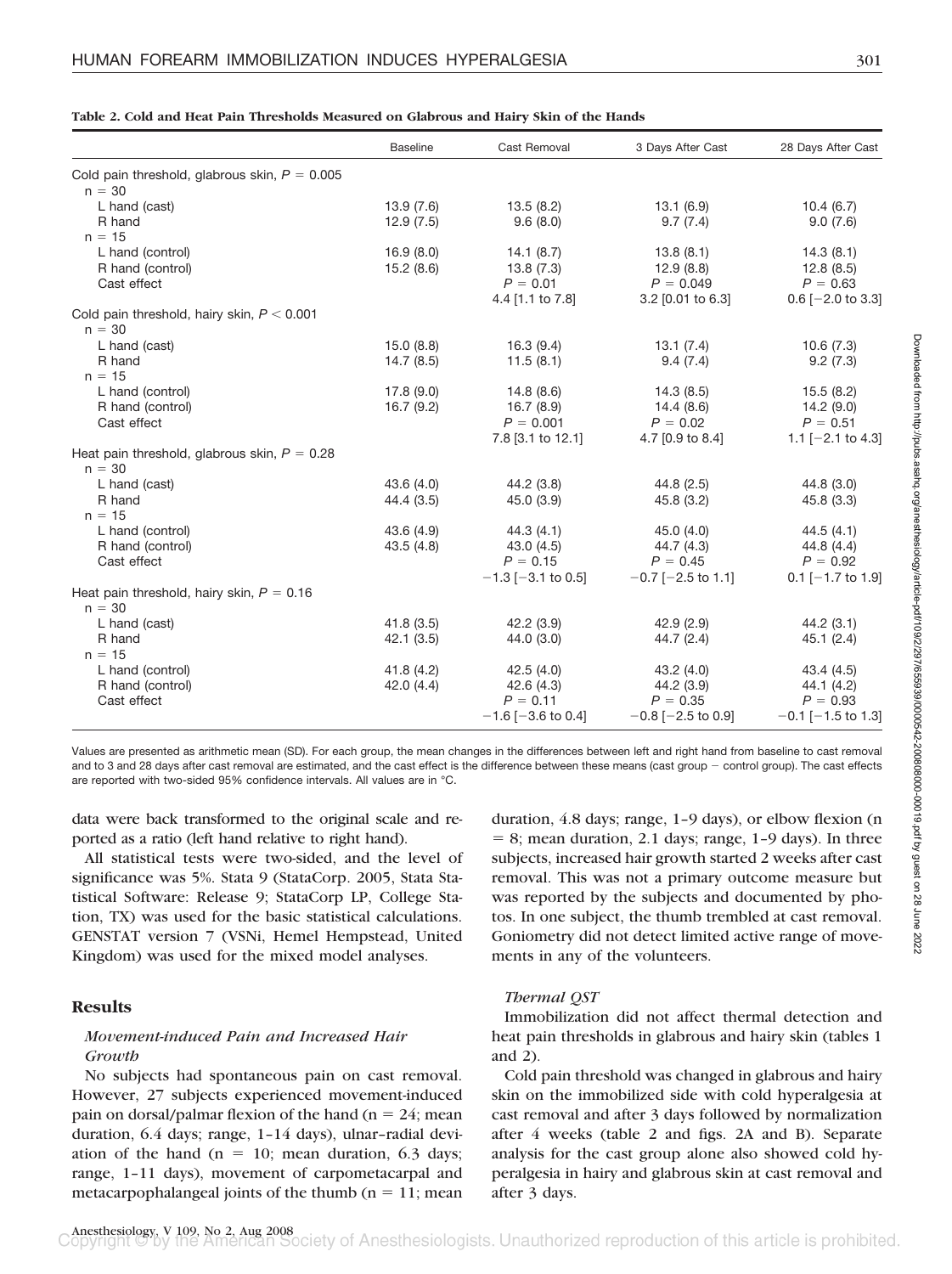

**Fig. 2. Cold and mechanical hyperalgesia. In glabrous (***A***) and hairy (***B***) skin, cast immobilization induced cold pain hyperalgesia at cast removal (CR) and 3 days after cast removal (3 d). For all measures, no differences were seen 28 days after cast removal (28 d). Positive values indicate cold hyperalgesia. Pain thresholds at skin fold testing (***C***) of the immobilized hand were reduced at CR, 3 days, and 28 days after cast removal. The** *circles* **and** *error bars* **represent arithmetic means and 95% confidence intervals, respectively. The difference (diff.) is left right hand.** *Closed circles***: immobilized group (n 30).** *Open circles***: control group (n 15). \* Statistically significant inhibition. BL baseline.**

#### *Mechanical QST*

Joint pressure pain threshold was not changed by immobilization. Skin fold pain threshold was changed by cast immobilization with mechanical hyperalgesia at all time points after cast removal (table 3 and fig. 2C). Separate analysis for the cast group alone also showed reduced skin fold pain threshold. For the control group, there was a significantly higher skin fold pain threshold on the dominant hand  $(P = 0.002)$ .

### *Analysis for Time Effects*

For cold pain threshold in glabrous skin, a separate analysis of data from the control group showed a reduced pain sensitivity with time  $(P = 0.02)$  and no difference in time effect between the hands ( $P = 0.54$ ). Right hand analysis in the control and cast group also detected this reduced pain sensitivity with time  $(P \leq$ 0.001) with no difference in time effect between the groups ( $P = 0.60$ ). For cold pain threshold in hairy skin, data from the control group showed no time effect  $(P =$ 0.11) and no difference in time effect between the hands  $(P = 0.14)$ . Analysis of right hand in the control and cast group detected a reduced pain sensitivity with time (*P* 0.001) with no difference in time effect between the groups ( $P = 0.16$ ). For pain at skin fold testing, data in the control group showed a time effect  $(P = 0.03)$  with no difference in time effect between the hands  $(P =$ 0.10). Analysis of right hand in the control and cast group also detected a time effect  $(P = 0.04)$  but no difference between the groups ( $P = 0.28$ ).

#### *Spatial Skin Temperature*

Mean skin temperature based on nine single measurements of the hand (digits, palm, and dorsum) was changed on the left immobilized hand at cast removal, but not 3 and 28 days after cast removal (table 4 and fig. 3A).

The measurements with the contact as compared with the infrared thermometer showed a higher variability, but the thermometers showed the same pattern of the cast effect.

#### *Skin Temperature on the Thumb*

Mean baseline skin temperature on the pulp of the thumb, measured during 5 min of rest, was changed on the immobilized hand at cast removal and after 3 days but not 4 weeks after cast removal (table 4 and fig. 3B).

## *Skin Perfusion at Rest and during Efferent Sympathetic Activation*

Mean baseline skin perfusion on the pulp of the thumb, measured during 5 min of rest, was not changed by cast immobilization (table 5).

Paced auditory serial addition task and deep inspirations induced similar vasoconstrictor responses on the hands (table 5).

#### *Heart Rate Variability during Mental Stress*

On all days, PASAT reduced mean and SD of all normal RR intervals, high-frequency power, low-frequency power, and total power in accordance with other studies using mental arithmetic to stress subjects<sup>36-38</sup> (table 6).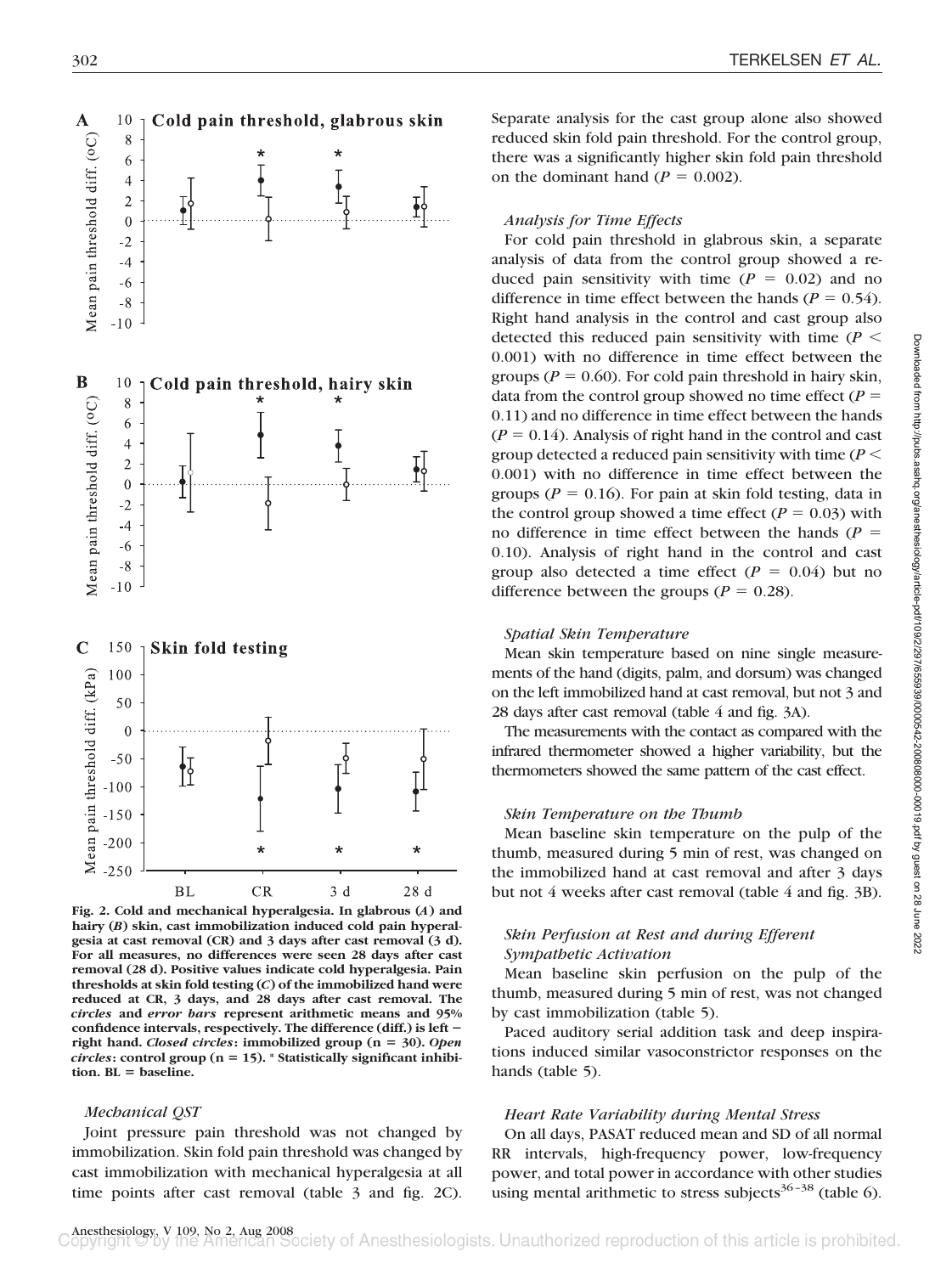|  |  |  |  |  |  |  |  | Table 3. Skin Fold and Joint Pressure Pain Thresholds |
|--|--|--|--|--|--|--|--|-------------------------------------------------------|
|--|--|--|--|--|--|--|--|-------------------------------------------------------|

|                                            | <b>Baseline</b> | Cast Removal               | 3 Days After Cast          | 28 Days After Cast        |
|--------------------------------------------|-----------------|----------------------------|----------------------------|---------------------------|
| Pain threshold at skin folding, $P = 0.03$ |                 |                            |                            |                           |
| $n = 30$                                   |                 |                            |                            |                           |
| L hand (cast)                              | 449 (157)       | 396 (129)                  | 431 (159)                  | 444 (154)                 |
| R hand                                     | 513 (196)       | 518 (216)                  | 535 (189)                  | 553 (217)                 |
| $n = 15$                                   |                 |                            |                            |                           |
| L hand (control)                           | 440 (103)       | 465 (143)                  | 423 (120)                  | 486 (140)                 |
| R hand (control)                           | 513 (103)       | 483 (130)                  | 472 (137)                  | 536 (161)                 |
| Cast effect                                |                 | P < 0.001                  | $P = 0.049$                | $P = 0.02$                |
|                                            |                 | $-112$ [ $-173$ to $-51$ ] | $-63$ [ $-126$ to $-0.2$ ] | $-66$ [ $-120$ to $-13$ ] |
| Joint pain threshold, $P = 0.59$           |                 |                            |                            |                           |
| $n = 30$                                   |                 |                            |                            |                           |
| L hand (cast)                              | 518 (177)       | 480 (177)                  | 535 (189)                  | 550 (193)                 |
| R hand                                     | 517 (191)       | 513 (178)                  | 579 (206)                  | 581 (210)                 |
| $n = 15$                                   |                 |                            |                            |                           |
| L hand (control)                           | 529 (121)       | 528 (122)                  | 525 (171)                  | 551 (140)                 |
| R hand (control)                           | 549 (144)       | 542 (152)                  | 582 (149)                  | 575 (159)                 |
| Cast effect                                |                 | $P = 0.19$                 | $P = 0.79$                 | $P = 0.35$                |
|                                            |                 | $-40$ [ $-102$ to 21]      | $-9$ [ $-77$ to 59]        | $-28$ [ $-87$ to 31]      |

Values are presented as arithmetic mean (SD). For each group, the mean changes in the differences between left and right hand from baseline to cast removal and to 3 and 28 days after cast removal are estimated, and the cast effect is the difference between these means (cast group - control group). The cast effects are reported with two-sided 95% confidence intervals. All values are in kPa.

## **Discussion**

This study demonstrates changes in skin sensitivity and temperature after immobilization in healthy subjects, changes that were not confined to the innervation territories of single peripheral nerves or roots. Such changes have been reported in a similar preliminary study in healthy subjects $13,14$  and have also been reported after trauma, after surgical procedures, $39$  and in CRPS. $40$  Although the current experimental forearm immobilization does not mimic all features of CRPS, the findings indicate that this model could be used to investigate symptoms seen in CRPS as discussed in the following sections.

# *Movement-induced Pain and Reduced Pain Threshold at Skin Fold Testing*

While none of the subjects reported spontaneous pain, cast immobilization caused movement-induced pain in

27 of the subjects lasting up to approximately 2 weeks and increased pain at skin fold testing. For the control group, skin fold pain thresholds were higher on the dominant hand as reported by other groups for blunt pressure. $41$ 

The mechanisms underlying pain at movement of the joints and increased pain at blunt skin pressure are not known. One possibility is that immobilization sensitizes mechanosensitive nerve fibers. Previous studies have shown that immobilization and experimentally induced joint arthritis increase ongoing and evoked afferent discharges from nociceptors and recruit silent nociceptors. $42-44$  Other pain mechanisms such as connective tissue and joint capsule changes not requiring neuropathic sensitization could also be involved.<sup>9</sup> We did not find joint pain hyperalgesia despite movement-induced pain. One reason may be that pressure algometry was performed on a nonimmobilized joint.

**Table 4. Skin Temperature Measured during 5 min of Rest with a Laser Doppler Perfusion Monitor Placed on the Thumb and Mean Skin Temperature Measured with a Contact Thermometer (Subjects 1–15) and an Infrared Thermometer (Subjects 16 –30) on Pulps, Palms, and Dorsum of the Hands**

|                                                                         | <b>Baseline</b> | Cast Removal       | 3 Days After Cast   | 28 Days After Cast  |
|-------------------------------------------------------------------------|-----------------|--------------------|---------------------|---------------------|
| Mean skin temperature on pulps, palm, and dorsum hand, $P = 0.006$      |                 |                    |                     |                     |
| L hand (cast)                                                           | 30.0(3.3)       | 30.4(3.0)          | 29.8(3.5)           | 30.0(3.5)           |
| R hand                                                                  | 30.1(3.3)       | 29.8(3.2)          | 29.4(3.8)           | 30.0(3.4)           |
| Cast effect                                                             |                 | $P = 0.006$        | $P = 0.07$          | $P = 0.76$          |
|                                                                         |                 | $0.7$ [0.2 to 1.1] | $0.5$ [-0.0 to 1.0] | $0.1$ [-0.3 to 0.5] |
| Skin temperature on pulp of the thumb during 5 min of rest, $P < 0.001$ |                 |                    |                     |                     |
| L hand (cast)                                                           | 29.3(3.3)       | 29.2(3.0)          | 29.2(3.5)           | 28.9(3.5)           |
| R hand                                                                  | 29.1(3.3)       | 28.2(3.2)          | 28.2(3.8)           | 28.5(3.4)           |
| Cast effect                                                             |                 | P < 0.001          | P < 0.001           | $P = 0.60$          |
|                                                                         |                 | 0.8 [0.5 to 1.2]   | 0.8 [0.4 to 1.1]    | 0.1 $[-0.2$ to 0.4] |

Values are presented as arithmetic mean (SD). The cast effect is the change in the differences between left and right hand from baseline to cast removal and to 3 and 28 days after cast removal. The cast effects are reported with two-sided 95% confidence intervals. All values are in °C.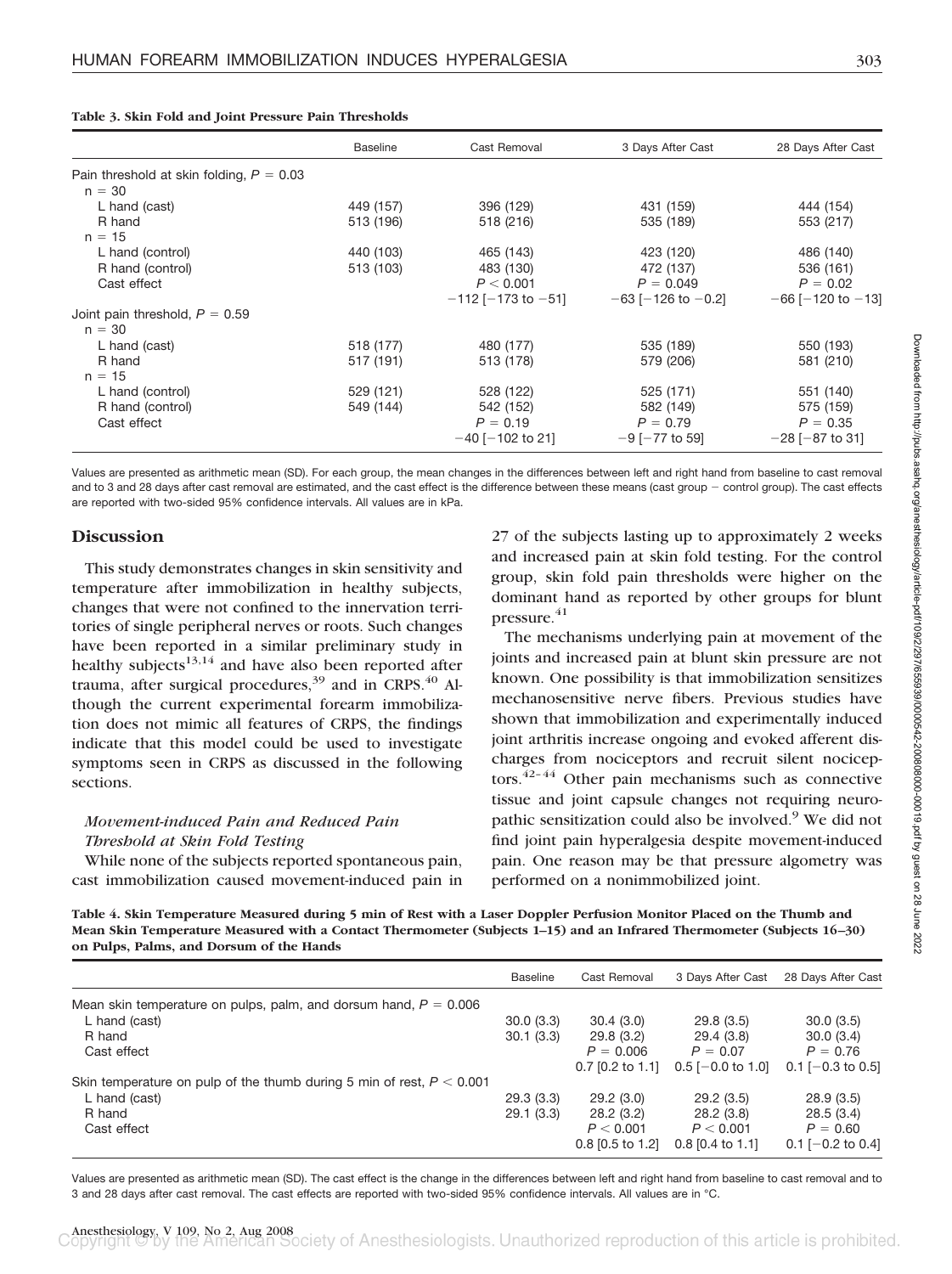

**Fig. 3. Cutaneous temperature. Mean skin temperature of nine single measurements (***A***) differed significantly between hands at cast removal (CR). For mean skin temperature measured at digit 1 during 5 min of rest (***B***), there was a significant skin temperature difference between the hands at cast removal (CR) and 3 days after cast removal (3 d). For all measures, no differences were seen 4 weeks after cast removal (28 d).** *Boxes* **and** *error bars* **represent arithmetic means and SDs, respectively.** The difference (diff.) is left - right hand. \* Statistically signifi**cant inhibition of mean difference as compared with baseline (BL).**

# *Immobilization-induced Cold Hyperalgesia and Increased Hair Growth*

Guo *et al.*<sup>23</sup> postulated that tibial immobilization in a rat model causes substance P release. The current cold

hyperalgesia may be related to such a mechanism.<sup>45</sup> Moreover, substance P is known to increase hair  $growth$ ,  $46,47$  a phenomenon also seen after bone fractures.<sup>13,48</sup> We did not find heat hyperalgesia, which is consistent with the animal immobilization model<sup>23</sup> and also consistent with clinical reports that heat hyperalgesia is rarely seen in CRPS type I.  $49,50$ 

In the current study, hyperalgesia was defined according to Meyer *et al.*<sup>51</sup> as a reduced pain threshold on the immobilized left hand compared with the right hand assuming that measurements on the nonimmobilized hand represent normal values. This notion has been questioned by Wahren *et al.*<sup>52</sup> in neuropathic pain patients. They suggested that the subjective criterion for pain may differ between patients with chronic pain and pain-free subjects, but none of the immobilized subjects in the current study had ongoing pain. The fact that detection and heat pain thresholds were unaffected indicates that immobilization did not give rise to a generalized hypersensitivity.

In hairy skin, cold pain threshold was reduced when pain thresholds at cast removal were compared with baseline, suggesting absolute hyperalgesia. In glabrous skin, pain sensitivity was reduced with time on both the immobilized and nonimmobilized hands. Therefore, it may be argued that the current cold hyperalgesia in glabrous skin does not reflect a real increase in sensitivity on the immobilized left hand, but rather a more pronounced decrease in pain sensitivity on the control side. It is unlikely that this explains the current hyperalgesia because separate analyses of left and right hand data in the control group and right hand data in the control group and cast group showed a time effect with no difference in time effect between the hands and the groups. Such a time effect was not seen on the immobilized hand. The change in the cast group was also seen when pain thresholds for cold and skin fold testing were analyzed separately for the cast group. Therefore, the tendency of the control data to change in opposite direction of the cast data (fig. 2) does not explain the

|  |  |  | Table 5. Cutaneous Blood Flow on the Thumb during Rest, Paced Auditory Serial Addition Task, and Deep Inspirations |
|--|--|--|--------------------------------------------------------------------------------------------------------------------|
|  |  |  |                                                                                                                    |

|                                                          | <b>Baseline</b> | Cast Removal | 3 Days After Cast | 28 Days After Cast |
|----------------------------------------------------------|-----------------|--------------|-------------------|--------------------|
| Baseline skin perfusion, arbitrary units, $P = 0.09$     |                 |              |                   |                    |
| L hand (cast)                                            | 118 (73%)       | 97 (75%)     | 110 (74%)         | 97 (82%)           |
| R hand                                                   | 119 (67%)       | 93 (70%)     | 92 (77%)          | 100 (76%)          |
| Ratio                                                    | 1.0(32%)        | 1.0(32%)     | 1.2(41%)          | 1.0(35%)           |
| PASAT-induced vasoconstrictor response, $P = 0.26$       |                 |              |                   |                    |
| L hand (cast)                                            | 51% (92%)       | 61% (98%)    | 63% (84%)         | 64% (105%)         |
| R hand                                                   | 57% (92%)       | 62% (73%)    | 69% (68%)         | 64% (81%)          |
| Ratio                                                    | 0.9(37%)        | 1.0(34%)     | 0.9(28%)          | 1.0(26%)           |
| Inspiration-induced vasoconstrictor response, $P = 0.34$ |                 |              |                   |                    |
| L hand (cast)                                            | 24% (117%)      | 32% (96%)    | 31% (85%)         | 29% (70%)          |
| R hand                                                   | 25% (95%)       | 34% (66%)    | 38% (74%)         | 32% (65%)          |
| Ratio                                                    | 0.9(43%)        | 0.9(39%)     | 0.8(25%)          | 0.9(28%)           |

Values are presented as geometric mean (coefficient of variation). The ratio is left hand/right hand.

 $PASAT =$  paced auditory serial addition task.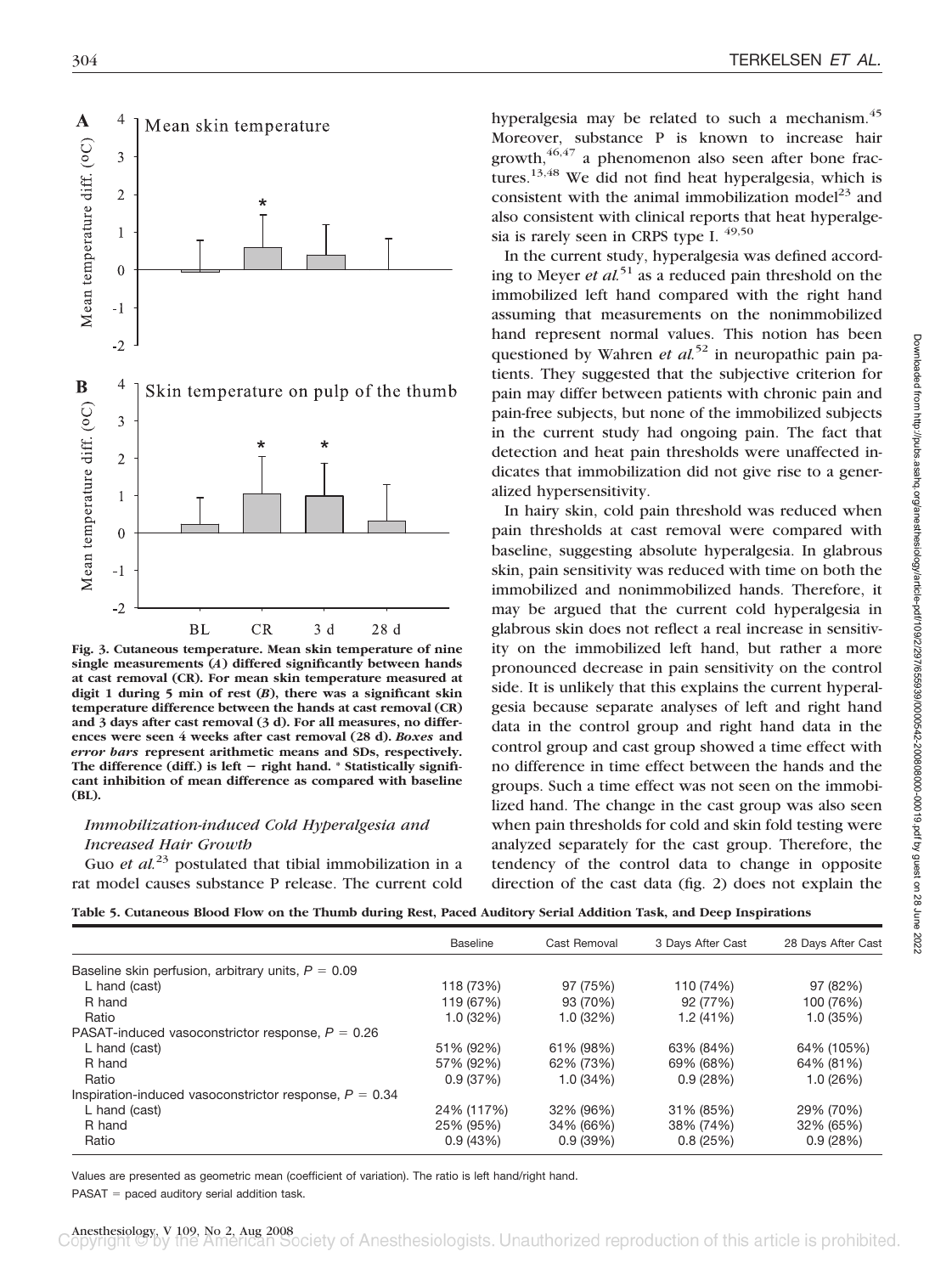| ٠  |                    |              |
|----|--------------------|--------------|
| ۰. | ×<br>۰.<br>w<br>۰. | ۰.<br>٧<br>٠ |

|                 | Mean RR, ms | SDNN, ms | LF Power, ms <sup>2</sup> /Hz | HF Power, ms <sup>2</sup> /Hz | Total Power, ms <sup>2</sup> /Hz |
|-----------------|-------------|----------|-------------------------------|-------------------------------|----------------------------------|
| Day 1           |             |          |                               |                               |                                  |
| <b>Baseline</b> | 1,014 (147) | 76 (25)  | 1,609 (1,208)                 | 2,377 (1,979)                 | 4,107 (2,935)                    |
| <b>PASAT</b>    | 691 (128)   | 63 (34)  | 705 (594)                     | 539 (642)                     | 1,386 (1,260)                    |
| Day 2           |             |          |                               |                               |                                  |
| <b>Baseline</b> | 1,029 (138) | 82 (30)  | 1,809 (1,541)                 | 2,560 (2,349)                 | 4,503 (3,638)                    |
| <b>PASAT</b>    | 707 (145)   | 70 (34)  | 749 (867)                     | 531 (649)                     | 1,408 (1,488)                    |
| Day 3           |             |          |                               |                               |                                  |
| <b>Baseline</b> | 989 (147)   | 81 (32)  | 1,702 (1,277)                 | 3,032 (4,388)                 | 4,889 (5,346)                    |
| <b>PASAT</b>    | 706 (146)   | 62 (32)  | 718 (730)                     | 602 (853)                     | 1,456 (1,580)                    |
| Day 4           |             |          |                               |                               |                                  |
| <b>Baseline</b> | 1,012 (161) | 78 (32)  | 1,682 (1,431)                 | 2,354 (2,240)                 | 4,148 (3,394)                    |
| <b>PASAT</b>    | 743 (188)   | 62 (40)  | 752 (976)                     | 863 (1,940)                   | 1,752 (2,966)                    |

**Table 6. Heart Rate Variability Measured during Rest (Baseline) and Paced Auditory Serial Addition Task**

Heart rate variability of 5-min segments was expressed as high-frequency power (HF power), low-frequency power (LF power), the mean time between consecutive normal R waves in the QRS complexes (mean RR) and SD of all normal RR intervals (SDNN), and total power. Values are presented as arithmetic mean (SD).

 $PASAT =$  paced auditory serial addition task.

significant effect but is a consequence of a time effect at repetitive testing that does not appear in the casted hand because of hyperalgesia.

Previous studies have shown differences in pain sensitivity between dominant and nondominant extremities.<sup>41</sup> For ethical reasons, the nondominant hand was casted in all cases to ensure reasonable functioning during a 4-week immobilization. Although we cannot exclude that dominance may play a role for the current hyperalgesia, we consider this unlikely because thermal detection and heat pain threshold were not changed between the hands.

# *Immobilization-induced Skin Temperature Differences but Normal Function of Efferent Sympathetic Vasoconstrictor Nerves*

From the current study, it is not possible to conclude whether the skin temperature difference is due to a higher skin temperature on the immobilized hand, a lower skin temperature on the nonimmobilized side, or a combination of both.

By measuring skin temperature, skin perfusion, and cutaneous vascular responses to deep inspirations and PASAT-induced mental stress, we assessed the function of efferent sympathetic vasoconstrictor nerves to the skin vessels. PASAT inhibited heart rate variability in accordance with other studies using mental arithmetic to stress subjects. $36-38$  Vasoconstriction did not differ between the hands during mental stress and deep inspirations, indicating that skin vessel reactivity and the function of efferent sympathetic vasoconstrictor nerves were preserved.

Glabrous skin is predominantly innervated by sympathetic vasoconstrictor nerves, which in thermoneutral environments are tonically active.<sup>53</sup> Perfusion did not differ between the hands, suggesting that the efferent sympathetic activity was identical on the immobilized and the control hand. So, the higher skin temperature on

the immobilized hand is probably not due to a reduced vasoconstrictor tone, a mechanism that is suggested to be responsible for the warm and vasodilated skin in acute CRPS. $3-6,54$  Whether altered sensitivity of peripheral adrenergic receptors may play a role for the higher skin temperature on the immobilized limb is not clear.<sup>4,55</sup>

Skin perfusion measured with a laser Doppler perfusion monitor reflects changes in the microcirculation of the outer layers of the skin, whereas skin temperature reflects changes in the blood vessels below this layer.<sup>53</sup> Therefore, immobilization-induced skin temperature differences could be due to changes in blood flow in deeper tissue structures. Recent studies suggest that in the acute stages of CRPS, the pain component that is influenced by the sympathetic innervation of deep somatic structures is more important than the cutaneous activation.56

Other mechanisms such as neurogenic inflammation with release of neuropeptides from C nociceptors $57$  or sweat glands<sup>58</sup> may also play a role for the observed skin temperature changes.

Guo *et al.*<sup>23</sup> found in a rat model that tibial immobilization increases skin temperature and induces mechanical allodynia and spontaneous protein extravasation. Because of reversal of these changes by a substance P receptor  $(NK_1)$  antagonist, they postulated that these changes are caused by substance P release. This neuropeptide binds to the  $NK<sub>1</sub>$  receptor on the vascular endothelium, resulting in vasodilatation and increased vascular permeability. $59$  Along the same lines, substance P release might be involved in the current skin temperature changes.

# *Forearm Immobilization: A Human Model of CRPS?*

In CRPS, the pain is typically elicited by joint movement as in the current study. The current immobiliza-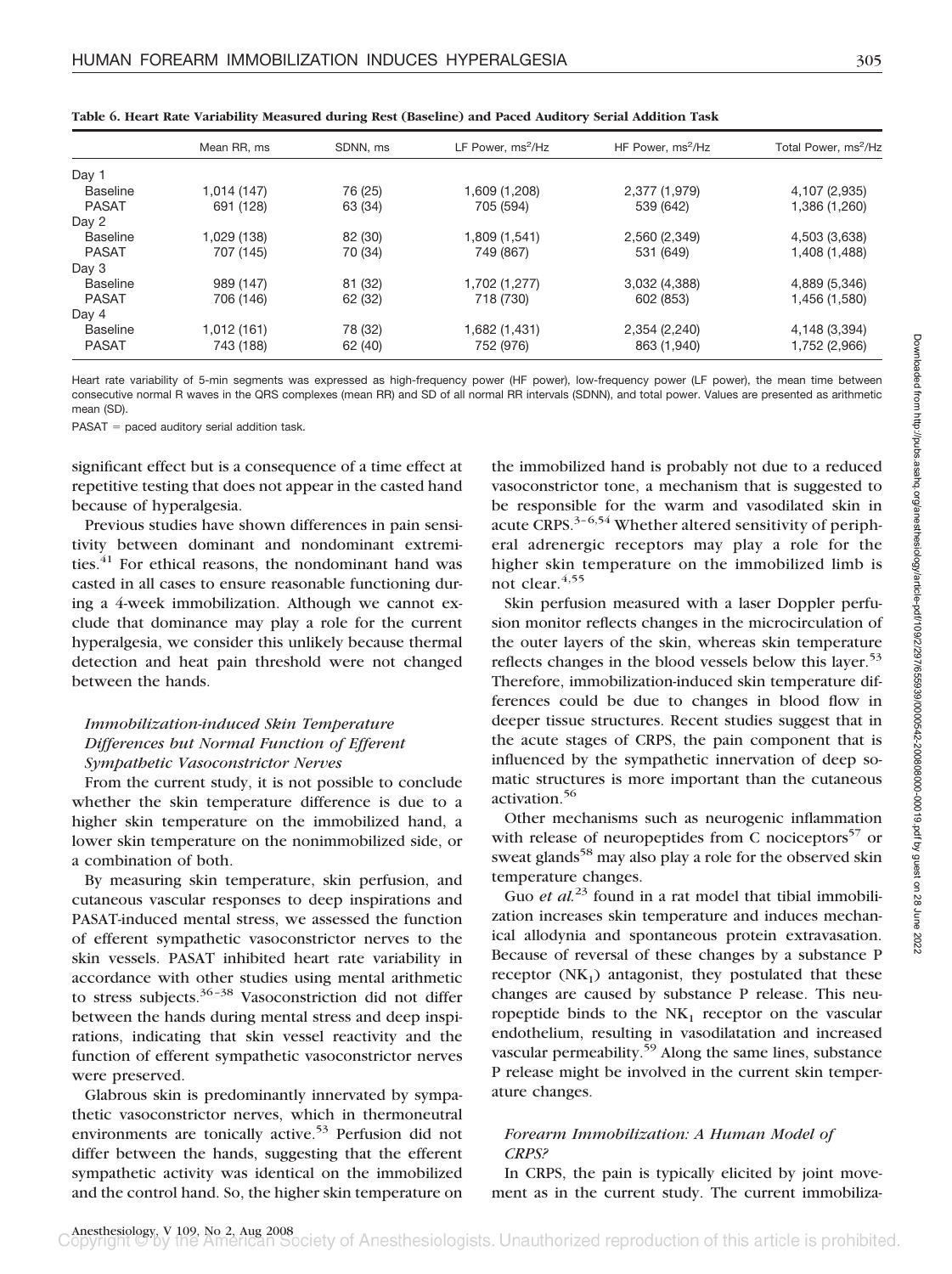**Table 7. Symptoms and Signs in Complex Regional Pain Syndrome and in the Current Immobilization Study**

|                                                                      | CRPS       | Immobilization                                                                                               |
|----------------------------------------------------------------------|------------|--------------------------------------------------------------------------------------------------------------|
| 1. Sensory<br>2. Vasomotor<br>3. Sudomotor/edema<br>4. Motor/trophic | Yes/no* No | $Yes/no*$ Yes (reported + observed)<br>Yes/no* Yes (observed)<br>$Yes/no*$ No (in four: reported + observed) |

\* To make the clinical complex regional pain syndrome (CRPS) diagnosis, 60 the following criteria must be met: (a) continuing pain, which is disproportionate to any inciting event; (b) must report at least one symptom in three of the four categories listed above (1–4); (c) the examiner must observe at least one sign at time of evaluation in two or more of the categories listed above (1–4); and (d) no other diagnosis explains the signs and symptoms.

tion-induced cold hyperalgesia, mechanical hyperalgesia, and skin temperature differences between the hands are also common findings in CRPS.<sup>40</sup> In contrast, CRPS patients often present with spontaneous pain, abnormal blood flow regulation, sweating, edema, and trophic changes.40 Therefore, the current subjects do not fulfill the new diagnostic criteria for  $CRPS^{60}$  as illustrated in table 7, and forearm immobilization does not represent a complete human model of acute CRPS. This is not surprising because CRPS cannot be explained by disturbance in one system or mechanism only.<sup>40</sup>

Nevertheless, the overlapping features between CRPS and immobilization-induced findings in normal volunteers clearly raise the possibility that immobilization may play a role in at least elements of CRPS.

Although fairly mild sensitization and temperature changes with rapid spontaneous resolution were found, none of the patients developed what would likely be diagnosed as CRPS. This is fortunate because there would be a substantial ethical issue associated with creating a condition as potentially devastating as CRPS in volunteers. If this study had produced something closer to CRPS, it would have been unethical, but because it did not, its relevance to CRPS can only be inferred. If this model is to be adopted and exposed to many subjects, it is highly important that the cast be carefully checked and removed immediately if subjects report pain because of the risk of developing full-blown CRPS.

Effects of immobilization on sensory and autonomic functions is a largely unexamined issue, with no possibility *a priori* to point out an obvious primary outcome parameter. The current results should be considered exploratory and used to guide future research. Therefore, confirmatory studies are recommended. Future similar studies should be strengthened by randomly assigning patients to the immobilization or control group to control for unknown confounders, although confounders probably do not have any effect on the difference score between the hands. Blinding of the investigator to the patient status (casted/control) would be advantageous, but we did not consider this possible because of skin color changes (dryness/sunburn/odor/increased

hair growth) and because of finger trembling and movement-induced pain in the immobilized subjects. Bias of the investigator, however, is less likely because measures were results of patients response (pressing a button), and the investigator and control subject were not talking during measurements.

In the future, it will be of interest to study the effects of immobilization in patients, *e.g.*, after fractures. Of special importance would be the investigation of sudomotor function, changes in blood flow to deeper structures, substance P release, and more specific changes of peripheral nociceptors.

The authors thank Michael Vaeth, Ph.D. (Professor, Department of Biostatistics, University of Aarhus, Aarhus, Denmark), for performing the statistical analysis.

# **References**

1. Merskey H, Bogduk N: Complex regional pain syndromes (CRPS), Classification of Chronic Pain. Edited by Merskey H, Bogduk N. Seattle, IASP Press, 1994, pp 40–3

2. Stanton-Hicks M, Janig W, Hassenbusch S, Haddox JD, Boas R, Wilson P: Reflex sympathetic dystrophy: Changing concepts and taxonomy. Pain 1995; 63:127–33

3. Baron R, Blumberg H, Janig W: Clinical characteristics of patients with complex regional pain syndrome in Germany with special emphasis on vasomotor function, Reflex Sympathetic Dystrophy: A Reappraisal. Progress in Pain Research and Management. Edited by Janig W, Stanton-Hicks M. Seattle, IASP Press, 1996, pp 25–48

4. Wasner G, Schattschneider J, Heckmann K, Maier C, Baron R: Vascular abnormalities in reflex sympathetic dystrophy (CRPS I): Mechanisms and diagnostic value. Brain 2001; 124:587–99

5. Birklein F, Riedl B, Neundörfer B, Handwerker HO: Sympathetic vasoconstrictor reflex pattern in patients with complex regional pain syndrome. Pain 1998; 75:93–100

6. Wasner G, Heckmann K, Maier C, Baron R: Vascular abnormalities in acute reflex sympathetic dystrophy (CRPS I): Complete inhibition of sympathetic nerve activity with recovery. Arch Neurol 1999; 56:613–20

7. Galer BS, Schwartz L, Allen RJ: Complex regional pain syndromes—Type I: Reflex sympathetic dystrophy, and type II: Causalgia, Bonica's Management of Pain, 3rd edition. Edited by Loeser JD. Hagerstown, Lippincott Williams & Wilkins, 2001, pp 388–411

8. Jänig W, Baron R: Experimental approach to CRPS. Pain 2004; 108:3-7 9. Akeson WH, Amiel D, Abel MF, Garfin SR, Woo SL: Effects of immobilization on joints. Clin Orthop Relat Res 1987; 219:28–37

10. Veldhuizen JW, Verstappen FT, Vroemen JP, Kuipers H, Greep JM: Functional and morphological adaptations following four weeks of knee immobilization. Int J Sports Med 1993; 14:283–7

11. Warwick D, Field J, Prothero D, Gibson A, Bannister GC: Function ten years after Colles' fracture. Clin Orthop 1993; 270–4

12. Hove LM: Nerve entrapment and reflex sympathetic dystrophy after fractures of the distal radius. Scand J Plast Reconstr Hand Surg 1995; 29:53–8

13. Butler S, Nyman M, Gordh T: Immobility in volunteers transiently produces signs and symptoms of complex regional pain syndrome, Proceedings of the 9th World Congress on Pain. Progress in Pain Research and Management. Edited by Devor M, Rowbotham M, Wiesenfeld-Hallin Z. Seattle, IASP Press, 2000, pp 657–60

14. Butler SH: Disuse and CRPS, Complex Regional Pain Syndrome. Progress in Pain Research and Management. Edited by Harden RN, Baron R, Jänig W. Seattle, IASP Press, 2001, pp 141–50

15. Okun MS, Nadeau SE, Rossi F, Triggs WJ: Immobilization dystonia. J Neurol Sci 2002; 201:79–83

16. Schwartzman RJ, Kerrigan J: The movement disorder of reflex sympathetic dystrophy. Neurology 1990; 40:57–61

17. Allen G, Galer BS, Schwartz L: Epidemiology of complex regional pain syndrome: A retrospective chart review of 134 patients. Pain 1999; 80:539–44 18. Bhatia KP, Bhatt MH, Marsden CD: The causalgia-dystonia syndrome. Brain 1993; 116:843–51

19. Oerlemans HM, Oostendorp RA, de Boo T, van der Laan L, Severens JL, Goris JA: Adjuvant physical therapy *versus* occupational therapy in patients with reflex sympathetic dystrophy/complex regional pain syndrome type I. Arch Phys Med Rehabil 2000; 81:49–56

20. Oerlemans HM, Oostendorp RA, de Boo T, Goris RJ: Pain and reduced mobility in complex regional pain syndrome I: Outcome of a prospective ran